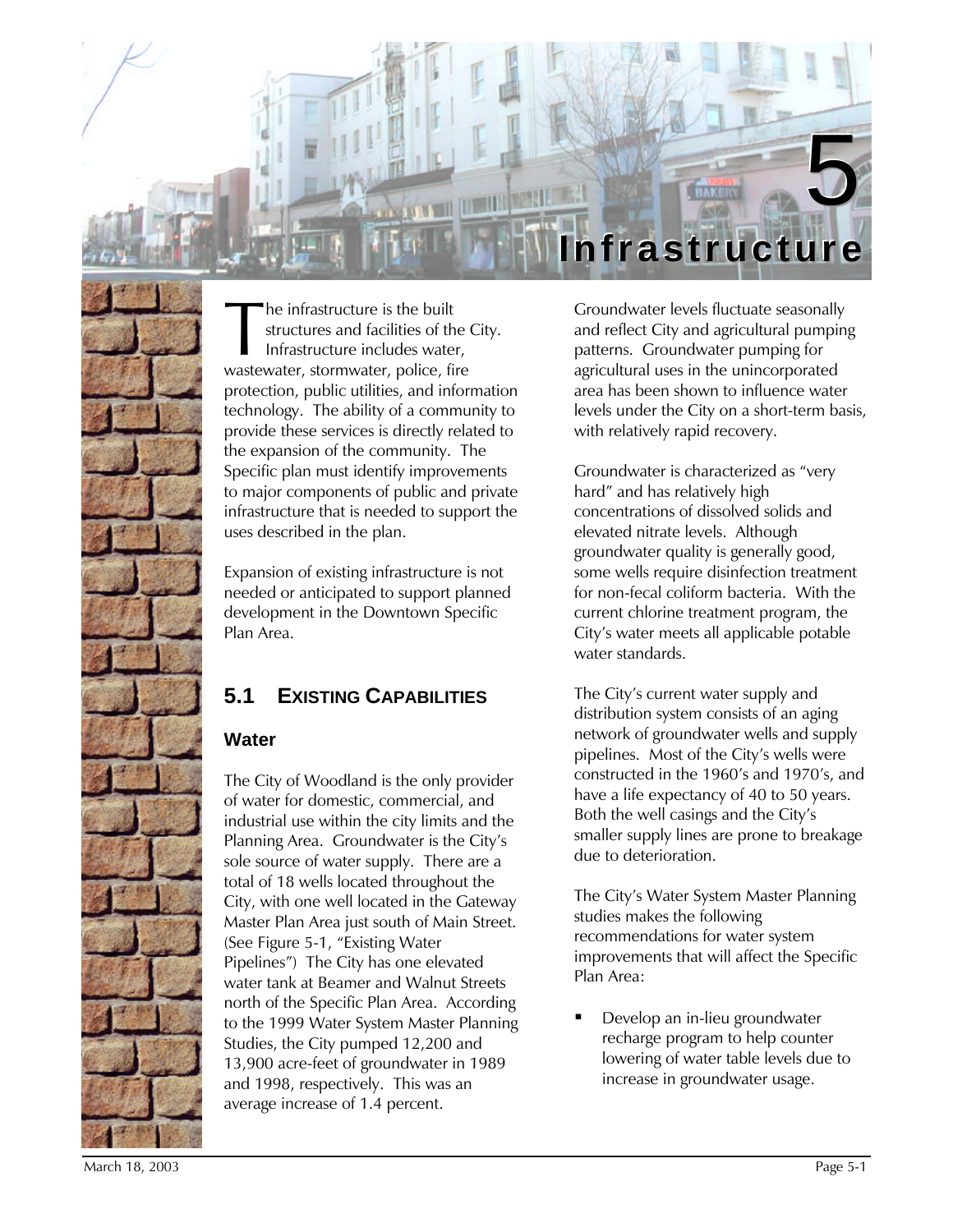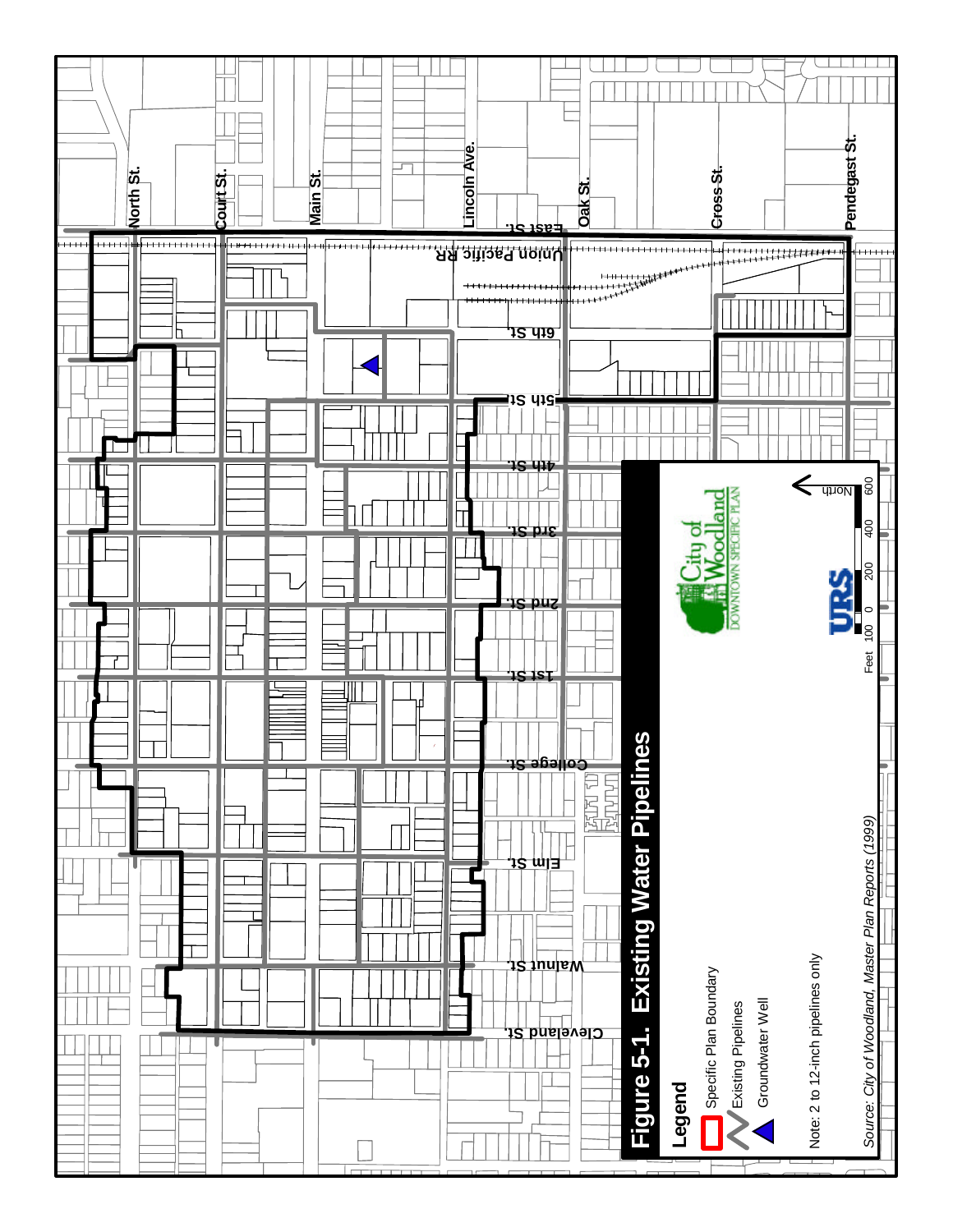

- ß Galvanized-pipe water service laterals will be replaced with copper-pipe to mitigate loss of flow capacity from corrosion and severe pitting.
- Unlined pipelines will be cementcoated or replaced to improve flow capacity.
- ß Two- and three-inch pipelines will be abandoned for direct tie-ins to main water lines to reduce water line breaks and unaccounted water losses.
- ß Mechanical improvements to Well 1 (located south of Main Street in Plan Area) to improve operating efficiency.

In addition to these improvements, several other improvements are proposed for areas outside the Specific Plan Area to meet anticipated growth in water demand due to new development.

# **Wastewater**

The City maintains a wastewater collection system that serves the area within the city limits. (See Figure 5-2, "Existing Sewer Pipelines") Wastewater flows within the collection system comprise sanitary flows (the actual wastewater generated by residences and industries), groundwater that has leaked into the sewer, and rainfall that has leaked into the collection system. The wastewater collection system comprises three main collection basins dictated by gravity flow to the Woodland WWTP. The Basin "A" system collects wastewater from the northern portions of the City; its main trunk line runs west to east along Kentucky Avenue. The Basin "B" system collects wastewater from the core areas, flowing into a sewer main along Beamer Street. Basin "C" collects wastewater from the southern areas along Gibson Road, which are principally residential.

The Basin "B" system collects wastewater from the downtown areas (covering the Specific Plan Area), flowing into a sewer main along Beamer Street. According to the 2000 Wastewater Collection System Master Plan, only a slight increase in peak flows is expected in the future for this portion of the City's sewer system. The City experiences most of its additional flows in the northeast industrial area of the City. According to the Master Plan, the Beamer System has sufficient capacity to convey projected peak flows to the WWTP.

The Wastewater Collection System Master Plan Report has no specific improvements recommended for the Beamer sewer system. However, the following recommended projects to sewer systems outside the Plan Area will affect the Beamer sewer system either directly or indirectly:

- A new sewer system recommended to serve proposed industrial development in the northeastern portion of the City, will convey flows into the Beamer system
- $\blacksquare$  A new collection system will be constructed to serve new development south of Gibson Road since the Gibson sewer system will be at capacity when City reaches build out

New construction in the Master Plan area will introduce a significant amount of wastewater that will feed into the Beamer sewer system. According to Elizabeth Houch, from the City of Woodland Public Works Department, the existing wastewater treatment plant will be able to adequately handle the increase wastewater produced by improvements made to the Master and Specific Plan areas.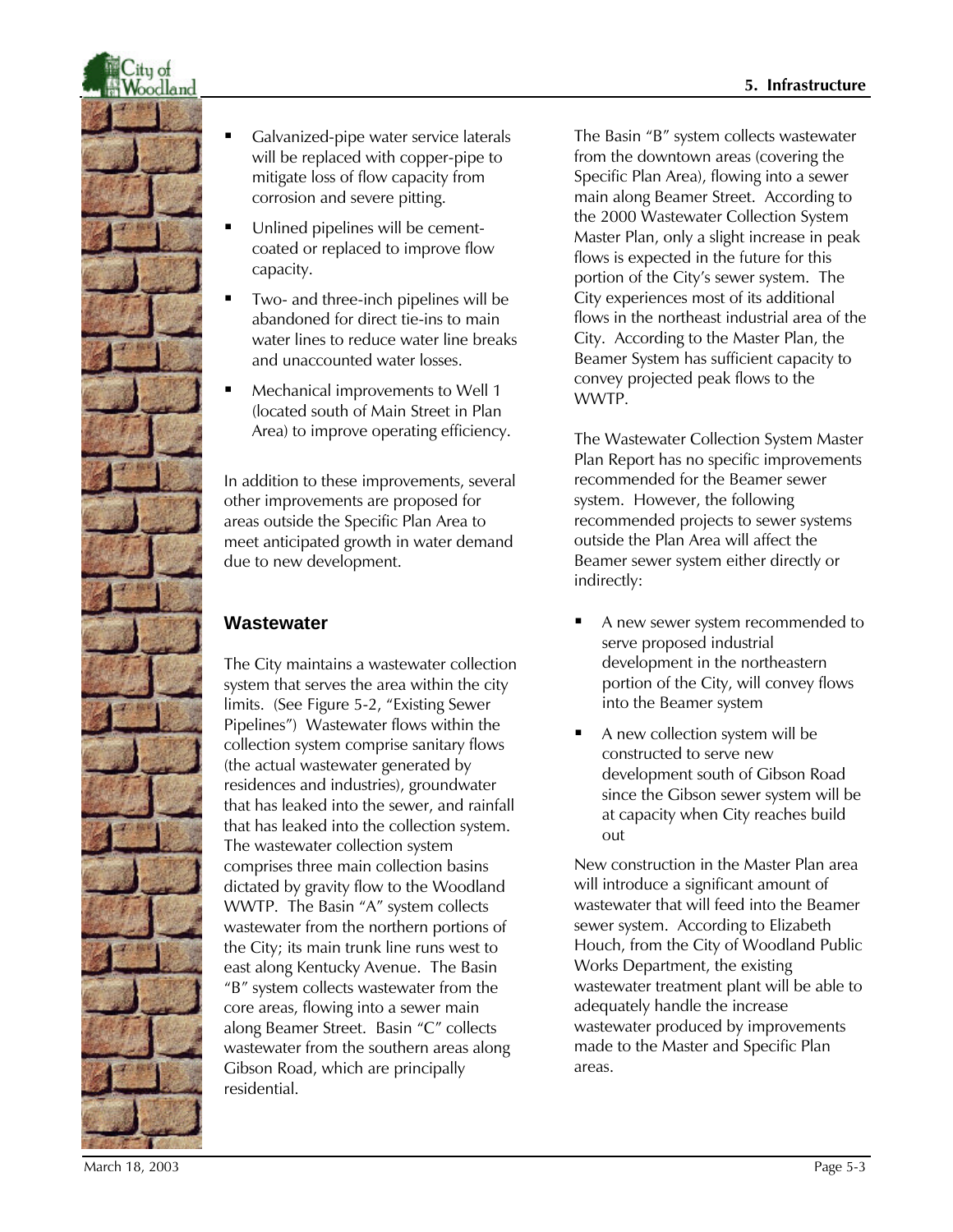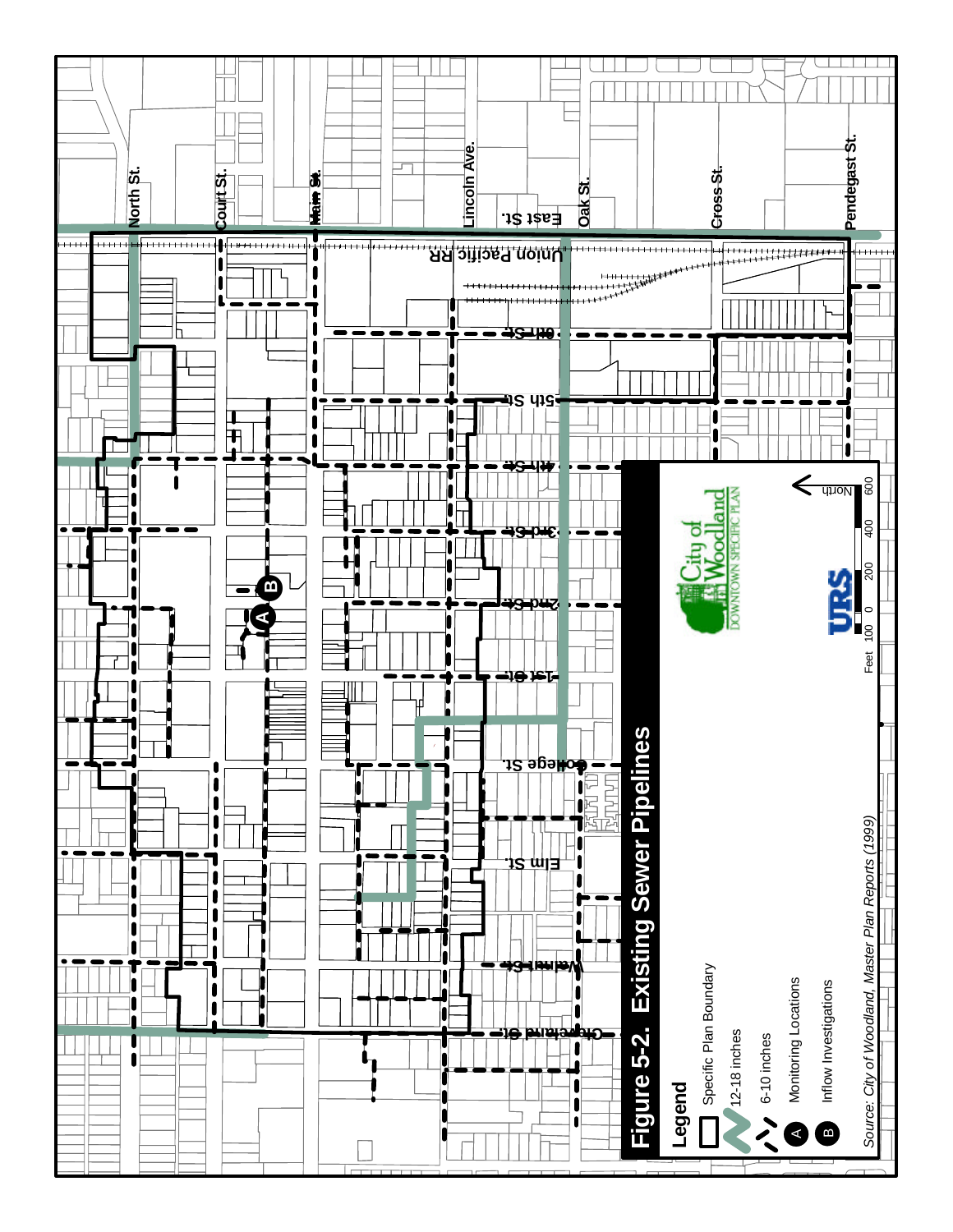

#### **Storm Drainage**

The City's main storm drainage system consists of conveyance, storage, and pumping facilities. The system transports runoff by gravity flow from west to east through trunk systems which discharge into the North Canal or South Canal. Runoff is then conveyed through the City's main pump stations that distribute the runoff to the Yolo Bypass via an outfall channel.

The conveyance system consists of pipelines and open channels. In the newer portions of the City, runoff is collected by a storm drainage lateral system. In these areas, the lateral system generally consists of regularly spaced drain inlets and pipes ranging from 12 to 24 inches in diameter. The lateral system delivers storm runoff to the storm drainage trunk system. Older portions of the City are not directly served by a lateral system. Runoff from these areas is conveyed through intersections in valley gutters, gutter culverts, or inverted siphons. Flow must travel relatively long distances to reach a drain inlet. As a result, drain inlets serve relatively large areas and their capacities are exceeded during frequent storm events.

The Specific Plan area is within the Court Street/Beamer Street Shed, the Gibson Road Shed, Kentucky Avenue Shed, and Main Street Shed.

**Kentucky Avenue Trunk** – This system consists of storm drainage pipelines extending from County Road 98 on the west, to an open channel commencing approximately 2,200 feet west of County Road 102. The open channel extends east to its confluence with the North Canal.

**Court Street/Beamer Street Trunk** – This system consists of storm drainage pipelines extending from Ashley Avenue on the west to an open channel that commences east of the intersection of Beamer Street and County Road 102. The open channel extends east to its confluence with the North Canal.

**Main Street Trunk** – This system consists of storm drainage pipelines that extend north from near the intersection of Helen Way and Henderson Way, located in the south-central portion of the City, to the East Main Pumping Station.

**Gibson Road Trunk** – This system consists of storm drainage pipelines extending from Ashley Avenue on the west to an open channel commencing on the east side of County Road 102. The open channel extends east to its confluence with the South Canal.

Older portions of the City, such as the Specific Plan Area, are not directly served by a storm drainage lateral system as found in other portions of the City. Runoff from the older portions is conveyed through intersections in valley gutters, or gutter culverts. As a result, drain inlets serve relatively large areas and often exceed their capacities during storms.

According to the City of Woodland Storm Drainage Facilities Master Plan, the entire Downtown area is located in Zone X, as designated by the FEMA Flood Insurance Rate Map. Areas designated as Zone X are those areas determined to be outside the 500-year floodplain.

The impacts related to the Specific Plan and Master Plan area will not greatly impact the City's storm drainage system. Loss of impervious surface in the Master Plan area will not be at a level that would significantly impact the existing system.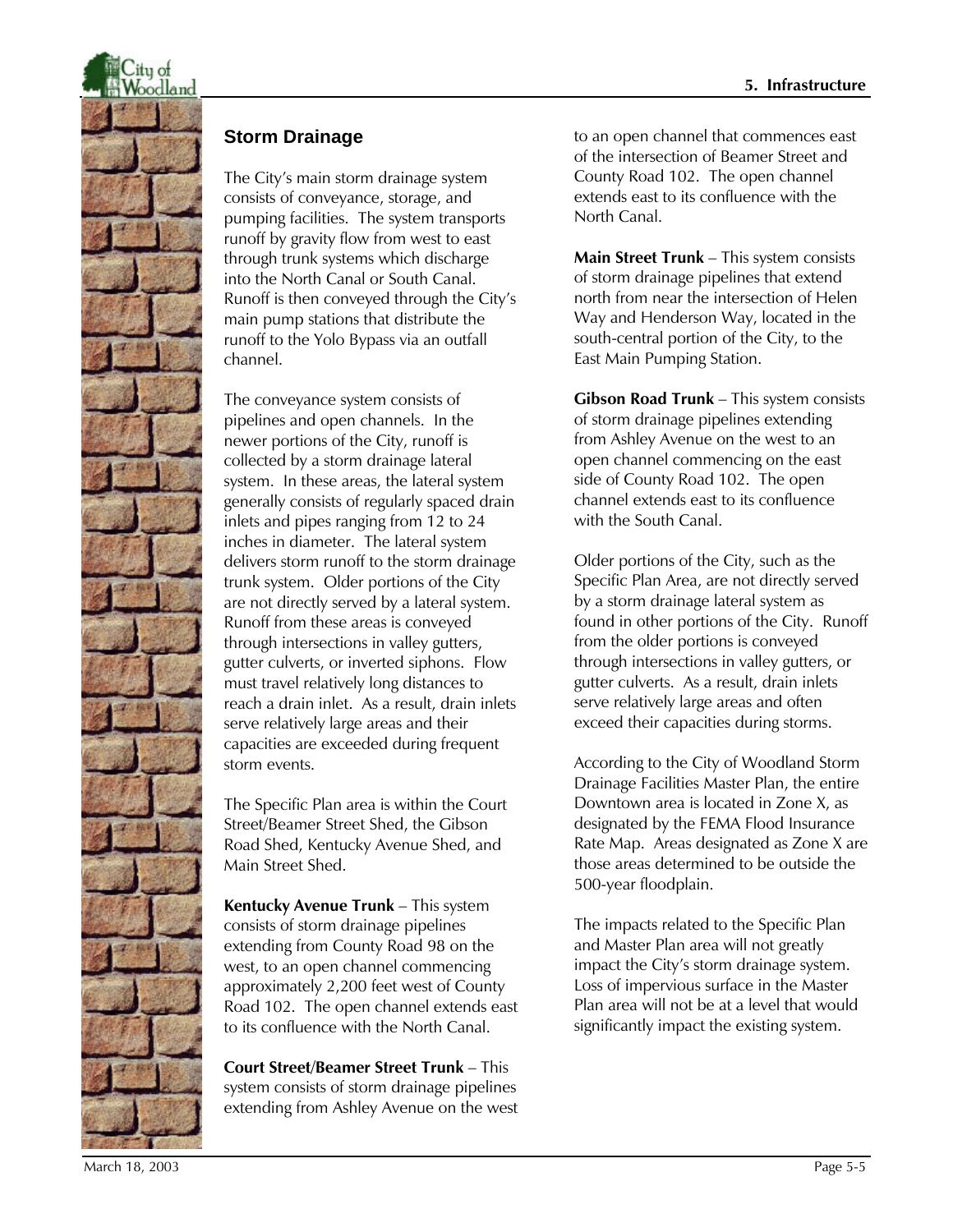



#### **Police**

A significant percentage of the City's General Fund expenditures are spent on law enforcement. This helps the City of Woodland maintain its small town quality and enjoyment of a community.

The Woodland area is policed primarily by three agencies: the Woodland Police Department, the Yolo County Sheriff's Department, and the California Highway Patrol. The Specific Plan area is served primarily by the Woodland Police Department, located at 520 Court Street. The Sheriff's Department has jurisdiction anywhere in the county, but traditionally, does not routinely exercise those powers within the city, and would not respond to calls within the city unless requested by the Woodland Police Department.

The Department's current staff includes 63 sworn officers and 38 non-sworn officers, offering a service ratio of 1.36 per 1,000 population. The City is currently in the process of building a new Police Department headquarters on a site on the east side of the Downtown area. This site is bounded by Lincoln Avenue on the north, Sixth Street on the east, Oak Street on the south, and Fifth Street on the west.

### **Fire Protection**

As described in the City of Woodland General Plan, fire protection is a critical component of public safety. To protect residents and visitors from injury and loss of life and to protect property from fires, it is essential that personnel and equipment, available water supply and pressure, quickness of response, and reducing potential fire hazards are optimized.

The project area is within the jurisdiction of the Woodland Fire Department, which provides both fire protection services and

emergency medical services in the City. The location of the City's three fire stations in relation to the Downtown are listed below.

- ß Station 1 (532 Court Street) is located in the approximate center of the Downtown
- ß Station 2 (1619 West Street) is located approximately 1.1 miles south from the southwestern corner of the Downtown plan area
- ß Station 3 (1550 Springlake Court) is the City's largest facility and is located approximately 1.2 miles east of the eastern boundary of the Downtown plan area

According to the Spring Lake Specific Plan (December 2001), the Department's Insurance Services Office (ISO) rating is three, with one indicating excellent service and ten indicating minimal or no protection. ISO ratings take into account firefighting personnel, equipment, and response times. The City has a goal to respond to emergencies in less than four minutes.

# **Public Utilities**

Public utilities include electricity, gas, and communication services. All are provided by private utility companies and are currently available throughout the entire Specific Plan area. Pacific Gas and Electric (PG&E) provides electricity and gas to the City, Pacific Bell provides telephone service, and Charter Communications provides Cable Service. The existing infrastructure for each of these utilities is adequate to meet the demands created by build out of the Specific Plan area.

The Spring Lake Specific Plan will guide the development of 1,097 acres located primarily south of Gibson Road and east of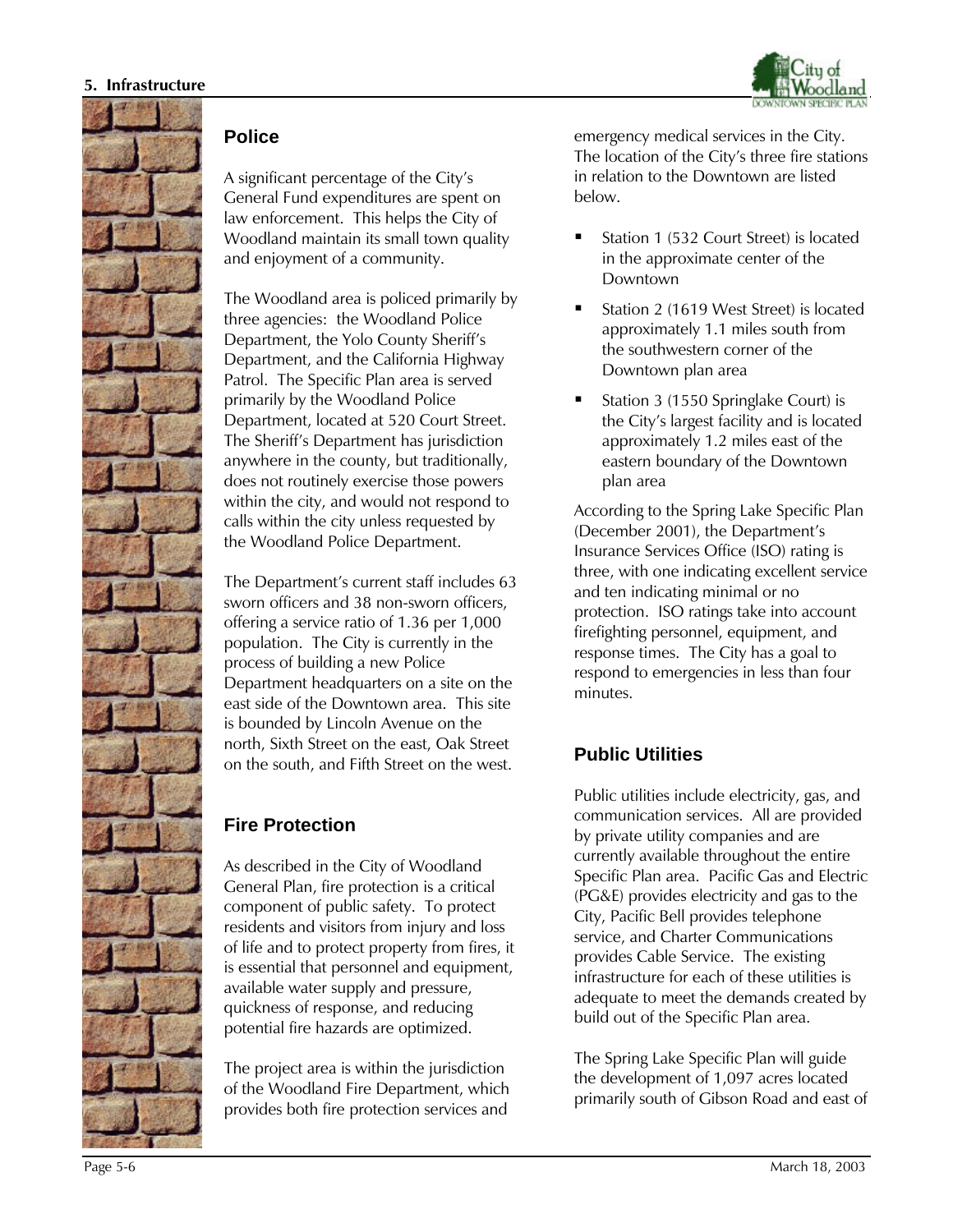

SR 113, immediately south of he City limits. The current consumption level of electricity, gas, and communication services experienced by the City will increase significantly upon build out of the Spring Lake Specific Plan area. Build out of the Spring Lake Specific Plan will require additions and improvements to the existing utilities to accommodate the new growth. These improvements will not impact the availability of utilities in the Master Plan area.

# **Information Technology**

The City encourages the use of information technology. Increased use of information technology can increase interaction and cooperation among the community, government, industry, and education. The facility will continue to make efforts to support and facilitate the development of the infrastructure necessary for all residents to make use of and benefit from current and emerging communication technologies.

# **5.2 INFRASTRUCTURE POLICIES**

The infrastructure policies necessary to adequately support the plans put forth in this Specific Plan and the City's General Plan are listed in Chapter 8, "Implementation."

# **5.3 PLANNED FACILITIES AND NEEDS**

Implementation of the Downtown Specific Plan does not require any improvements to the existing infrastructure. Water, wastewater, storm drainage, sewer, and public utilities are all in place and are capable of providing service to the

Downtown Specific Plan Area. Improvements made to the Downtown as prescribed by this Specific Plan will not create a significant load on the existing infrastructure.

### **Water**

The City's Water System Master Planning Studies makes the following recommendations for water system improvements that will affect the Specific Plan Area:

- **Develop an in-lieu groundwater** recharge program to help counter lowering of water table levels due to increase in groundwater usage.
- ß Galvanized-pipe water service laterals will be replaced with copper-pipe to mitigate loss of flow capacity from corrosion and severe pitting.
- Unlined pipelines will be cementcoated or replaced to improve flow capacity.
- ß 2- and 3-inch pipelines will be abandoned for direct tie-ins to main water lines to reduce water line breaks and unaccounted water losses.
- Mechanical improvements to Well 1 (located south of Main Street in Plan Area) to improve operating efficiency.

In addition to these improvements, several other improvements are proposed for areas outside the Specific Plan Area to meet anticipated growth in water demand due to new development. According to the Water System Master Plan Studies, Dec 1998, the projected water demand for the City of Woodland is twice the City's 1994 usage of 12,600 acre-feet. The 1994 GP EIR states that the "overall increase in demands will occur because the Land Use Diagram also includes lands which are vacant and not currently using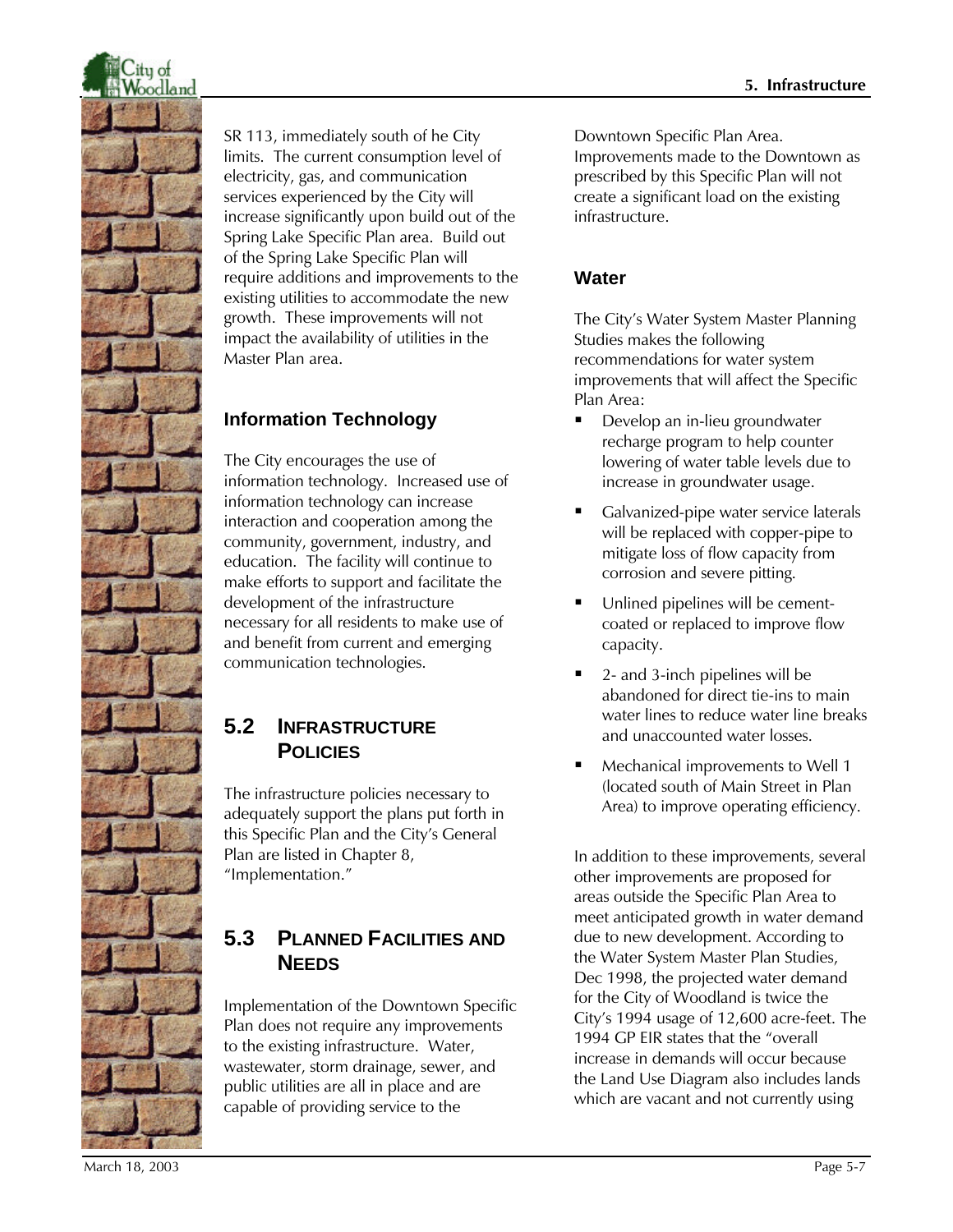#### **5. Infrastructure**





groundwater but are planned for urban development." The report states that future water needs can be met by increasing groundwater pumping. The groundwater basin may not be replenished at its current rate due to a reduction in groundwater recharge from irrigation water. In addition, urban land uses increase the amount of impervious surfaces, thus reducing the quantity of rainfall infiltrating directly to the aquifer. The amount of impervious surface lost due to the build out of the Master Plan area will not significantly reduce groundwater recharge.

New municipal well and water delivery pipelines will be required in the Spring Lake Specific Plan area to serve new growth. Facilities will be sized to provide delivery capacity to meet water demands during peak conditions and at the same time meet fire protection needs. Peaking factors, fire flow requirements, and a system pressure range, which must be utilized in designing the facilities, are set out in the City's standard specifications.

#### **Wastewater**

The Wastewater Collection System Master Plan Report has no specific improvements recommended for the Beamer sewer system. However, the following recommended projects to sewer systems outside the Plan Area will affect the Beamer sewer system either directly or indirectly:

- ß A new sewer system recommended to serve proposed industrial development in the northeastern portion of the City, will convey flows into the Beamer system.
- ß A new collection system will be constructed to serve new development south of Gibson Road

since the Gibson sewer system will be at capacity when City reaches build out.

New construction in the Master Plan area will introduce a significant amount of wastewater that will feed into the Beamer sewer system. According to Elizabeth Houch, from the City of Woodland Public Works Department, the existing wastewater treatment plant will be able to adequately handle the increase wastewater produced by improvements made to the Specific Plan areas.

### **Storm Drainage**

The impacts related to the Specific Plan and Master Plan area will not greatly impact the City's storm drainage system. Loss of impervious surface in the Master Plan area will not be at a level that would significantly impact the existing system.

### **Police**

The City of Woodland is currently in the process of developing a new Police Headquarters within District E2 (See Figure 3-3, "Downtown Districts").

According to the City's Police Department, police protection for the Specific Plan area has been planned based on the General Plan buildout. Since this Specific Plan will not exceed the development potential described in the General Plan, no service or equipment issues are expected.

### **Fire Protection**

According to the City's Fire Department, fire protection for the area has been planned based on the General Plan. Since this Specific Plan will not exceed the development potential described in the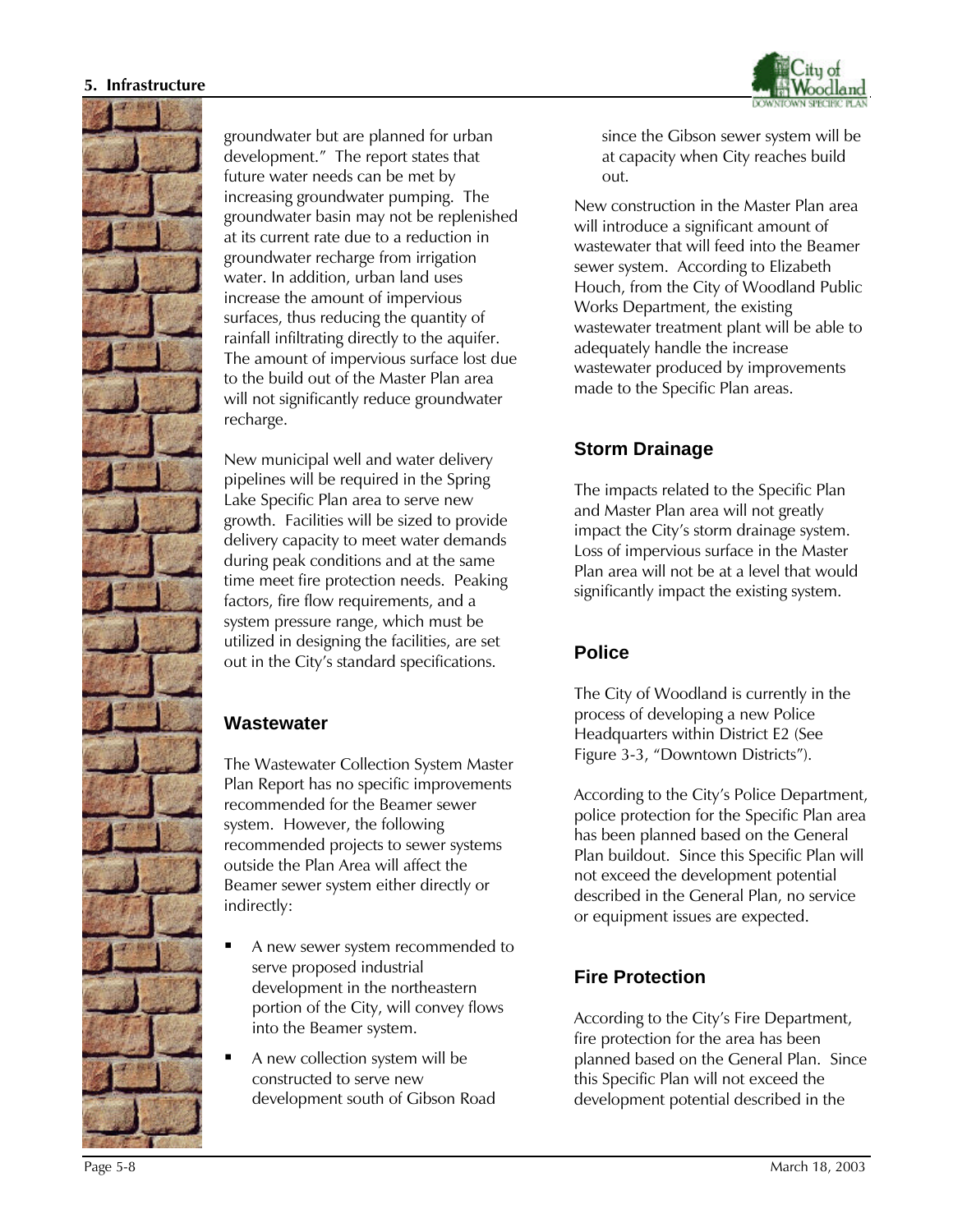

General Plan, no service or equipment issues are expected.

# **Utilities**

The Spring Lake Specific Plan will guide the development of 1,097 acres located primarily south of Gibson Road and east of SR 113, immediately south of he City limits. The current consumption level of electricity, gas, and communication services experienced by the City will increase significantly upon build out of the Spring Lake Specific Plan area. Build out of this plan area will require additions and improvements to the existing utilities to accommodate the new growth. These improvements will not impact the availability of utilities in the Master Plan area.

# **Information Technology**

The City makes a conscious effort to foster the use of information technology. To provide more reliable and enhanced services in the future, the Information Services Division plans on constructing state-of-the-art communications facilities into the new Police Station building to provide for reliable emergency communications in the City.